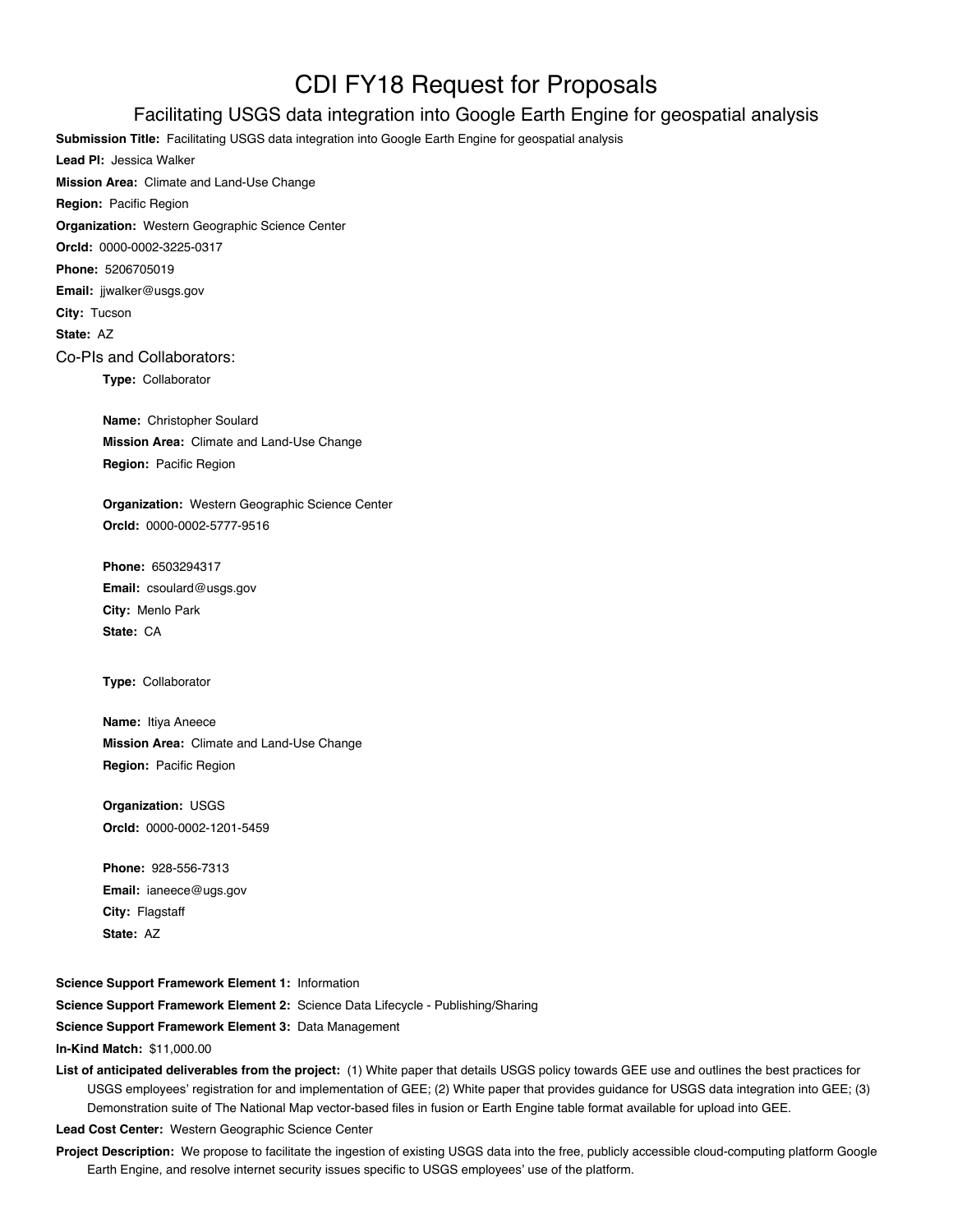**Total Budget:** \$29,114.00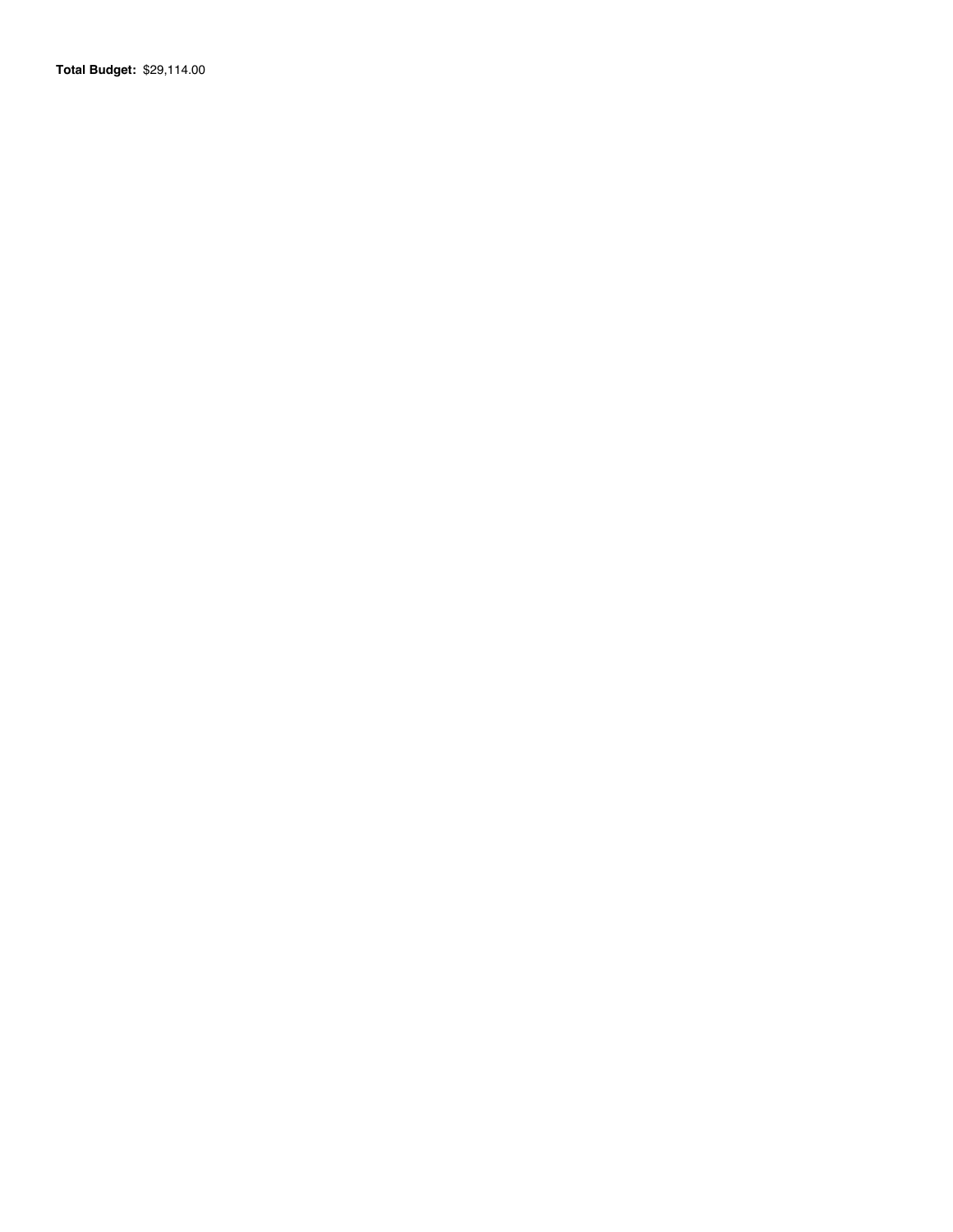## **Facilitating USGS data integration into Google Earth Engine for geospatial analysis PI: Jessica Walker**

**Background:** The USGS is continually challenged to improve the visibility, ease of access, and integration potential of the geospatial information it publicly disseminates through online data portals such as The National Map and Earth Explorer. Facilitating the ingestion of USGS geospatial data into Google Earth Engine (GEE) may help address these goals by making key USGS datasets readily accessible to the user base of this increasingly popular geospatial analysis system, and by removing one of the current roadblocks to GEE adoption within the USGS. GEE is a cloud-computing platform that has transformed the ability of researchers to access, manipulate, and analyze planetary-scale geospatial data collections. The platform makes available satellite-image archives from a variety of governmental organizations (e.g., USGS, NASA, European Space Agency) as well as multiple other public remote sensing, climatic, environmental, geophysical, and land-cover datasets. Off-loading the burden of managing data collections reduces storage and processing demands on local computer systems, while leveraging Google's vast computing resources enables users to broaden the spatial and temporal scope of analysis objectives. Since GEE is free for non-commercial use, it is a cost-effective alternative to expensive high-performance desktop systems and image processing packages (e.g., ESRI ArcMap, ENVI, ERDAS Imagine) often required in scientific research. The platform thus represents a potential avenue for reducing future USGS hardware and software licensing expenditures. Currently, USGS employees who register for and access GEE through their usgs.gov email accounts are prevented from exploiting the full functionality of the platform by USGS internet security measures. These measures also complicate the provisioning of USGS data in GEE-ready formats. Both the straightforward integration of USGS data in GEE as well as the broader USGS adoption of GEE for geospatial analysis hinge on the clarification and resolution of technical details and security points of concern. Given the potential for GEE to serve as a showcase for USGS datasets and a geospatial processing system for USGS employees, these issues need to be expeditiously explored, addressed, and documented.

**Technical solution:** Funding will allow us to formalize and enhance both the integration of USGS resources into the GEE platform and USGS use of GEE technology. We propose to investigate the feasibility of seamless ingestion of USGS data into GEE by converting a selected set of vector datasets to a format that can be natively referenced and used in GEE (i.e., fusion or Earth Engine tables). We will initially target key geospatial datasets available online through The National Map. We will coordinate with USGS IT and GEE personnel to identify possible solutions for streamlining large-dataset conversions, as well as providing public and internal access to the pilot set of data in accordance with established USGS internet protocols. We will additionally work with USGS IT personnel to formulate an application-use strategy that simultaneously complies with USGS security regulations and resolves the issues that uniquely constrain USGS users of GEE. Contingent upon an unsatisfactory conclusion to that attempt, we will document the work-around procedures that are sanctioned by the USGS for permitting access to the GEE platform.

**Deliverables**: (1) White paper that details USGS policy towards GEE use and outlines the best practices for USGS employees' registration for and implementation of GEE; (2) White paper that provides guidance for USGS data integration into GEE; (3) Demonstration suite of The National Map vector-based files in fusion or Earth Engine table format available for upload into GEE.

**Project experience and collaboration:** Our project members are among the early USGS adopters of GEE for research investigations and are experienced GEE programmers and practitioners. The PI created and oversees the USGS GEE online forum.